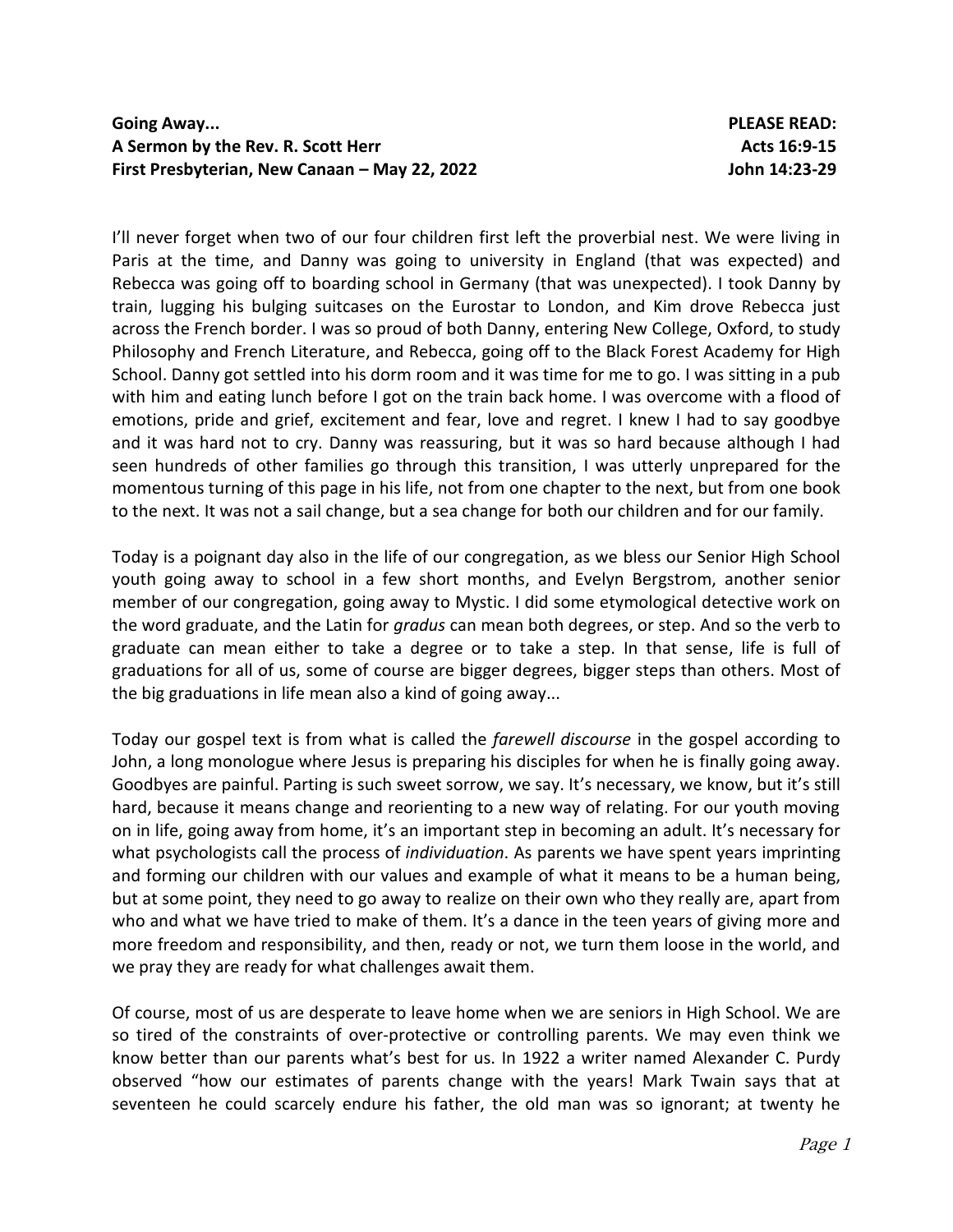noticed that his father said a sensible thing occasionally; and at twenty-five he was astonished at the improvement the old man had made!"

Part of the difficulty of going away is the instinct to give those final pithy quotes of wisdom so our loved ones are prepared for life. That's what Jesus was doing with his disciples. His advice is simple: As I have loved you, so you also should love one another. The qualification is the hard part: "As I have loved you..." Jesus spent time with them. He raised the ethical bar to bring out their best selves. He spoke the truth to them. He taught them how to pray and how to serve. He forgave them over and over, and he called them friends. He modeled for them genuine authenticity. "To be and not to seem." He laid down his life for them... And that's what he calls us to do for one another, and that's what we are called to do for our larger community.

In the Acts text Paul has a vision and just "knows" that he is supposed to go to Philippi where he meets a woman named Lydia, and she is the founder of the church there. She hears of God's wonderful love, and says, yes, that is true for me, and is baptized in the river just outside the town. Kim and I actually visited there and shared in a baptismal renewal service probably very near where this story takes place. It was a reminder how God enters into our history and is part of our transitions and changes. Indeed, God is the primary agent of transformation in our lives...

Going away for the people of God always involves going toward something new... New relationships, new learning, new opportunities to serve and make a difference in the world. Many of you know that the word mission comes from the Latin word "missere" which means *to send*. We are a "sent" people and so it is in our very nature to go away from the safety and security of what we know to the adventure out there to which God is calling us. Theologically, one could say that at the very heart of God is both *serene staying* and *spirited sending*. God sends the Son, the Sons sends the Spirit, and the Spirit sends the Church into the world to be the presence of God for the world. It's counter-intuitive, but sometimes God sends us to the most unlikely places.

The story is told of a man one night who is down on all fours under a streetlight looking intently at the ground as though he is searching for something. A woman walks by and notices him and asks, "What are you doing?" He says he is searching for a key. And so she gets down on all fours to help him. They look and look intently for about 15 minutes when she thinks to ask him, "Exactly where did you lose the key?" To which he replies, "About a mile back that way." "Why on earth are we looking here then?" she exclaimed! "Well, there's more light here..."

Sometimes we are looking in the wrong places for the key for which we are searching. And all the light in the world is not going to help us find it until we go to where we really need to go.

As hard as it is, we must let go, and even as comfortable as it is to stay where we can see what is familiar to us, we need to go away, sometimes even losing ourselves so that we can be found... The one thing I hope we'll take with us is this command of Jesus to love. That's what he thought we really need. That's what our world really needs. In fact, that's the light that will help us truly find what we're really looking for. And indeed, as we love God and love those around